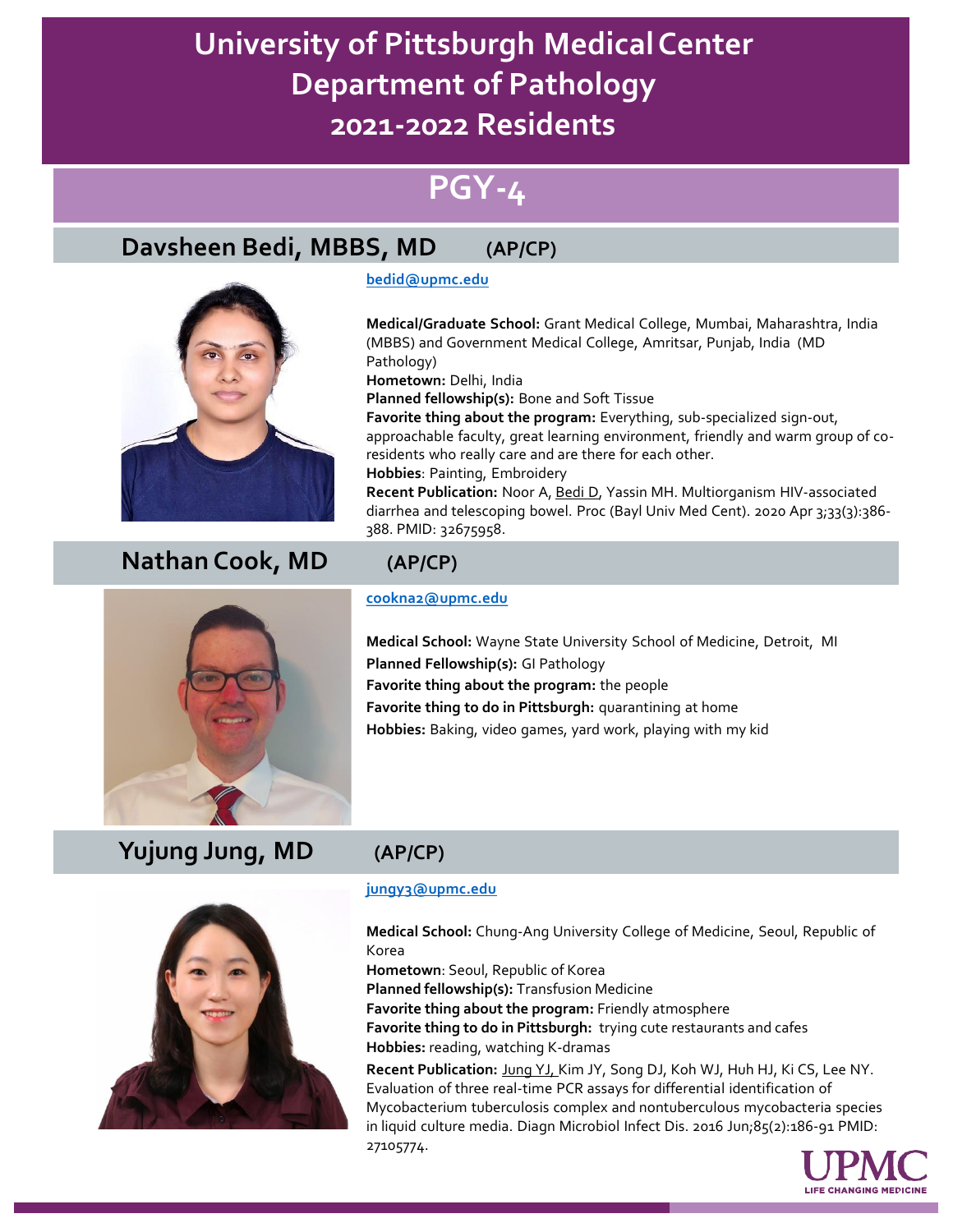## **Daniel Martinez Coconubo, MD (AP/CP)**



#### **[martinezcoconubod@upmc.edu](mailto:martinezcoconubod@upmc.edu)**

**Medical School:** Universidad Militar Nueva Granada, Bogota, Colombia **Hometown:** Bogota, Colombia **Planned fellowship(s):** Thoracic, Cytopathology **Favorite thing about the program:** I love the subspecialized sign-out and the opportunity to work-up complex cases. **Favorite thing to do in Pittsburgh:** Biking trails! **Hobbies:** Biking, cooking, gardening, wood work…

### **Pooja Srivastava, MD (AP/CP) Chief Resident**



#### **[srivastavap2@upmc.edu](mailto:srivastavap2@upmc.edu)**

**Medical School:** Moti Lal Nehru Medical College, Allahabad, India **Hometown:** Uttar Pradesh, India **Planned fellowship(s):** Dermatopathology **Favorite thing about the program:** Collegiality and support in the program **Favorite thing to do in Pittsburgh:** taking walks to enjoy the scenic view **Hobbies:** Traveling, Painting **Most recent publication:** Pascal LE, Dhir R, Balasubramani GK, Chen W, Hudson

CN, Srivastava P, Green A, DeFranco DB, Yoshimura N, Wang Z. E-cadherin expression is inversely correlated with aging and inflammation in the prostate. Am J Clin Exp Urol. 2021 Feb 15;9(1):140-149. PMID: 33816702;

## **Megan Zilla, MD PhD (AP/CP) Chief Resident**



#### **[zillaml@upmc.edu](mailto:zillaml@upmc.edu)**

**Medical/Graduate School:** University of Chicago, Chicago, IL **Hometown:** Clinton, NJ **Planned fellowship(s):** Bone and soft tissue, cytopathology **Favorite thing about the program:** co-residents **Favorite thing to do in Pittsburgh:** explore the beautiful parks **Hobbies:** Family time, hiking, camping. **Recent Publication:** Zilla ML, Keetch C, Mitchell G, McBreen J, Shurin MR,

Wheeler SE. SARS-CoV-2 Serologic Immune Response in Exogenously Immunosuppressed Patients. J Appl Lab Med. 2021 Mar 1;6(2):486-490. PMID: 33367709

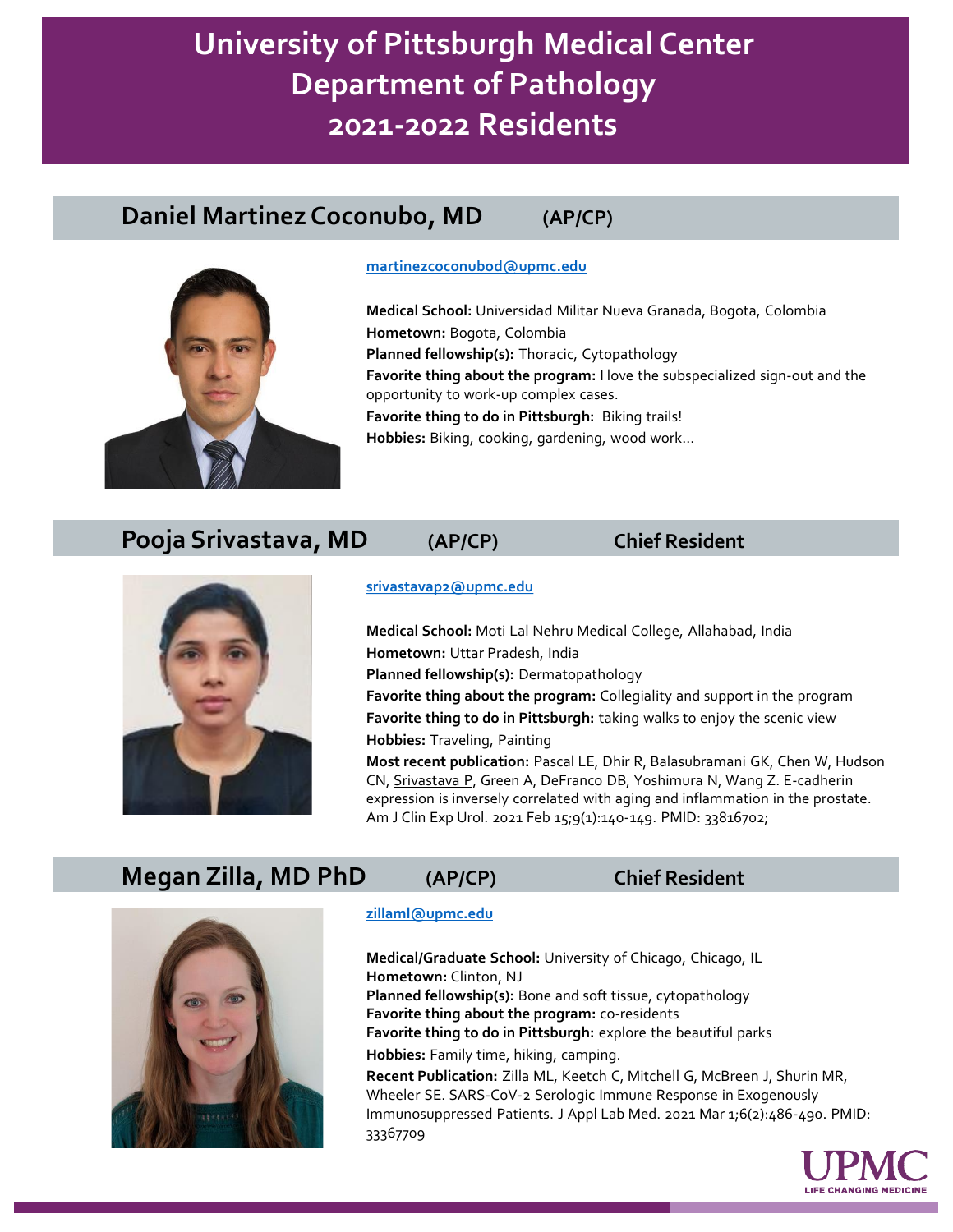# **PGY-3**

# **Raniah Alamri, MBBS, MD (AP/CP)**



### **[alamrird@upmc.edu](mailto:alamrird@upmc.edu)**

**Medical/Graduate School:** College of Medicine at King Saud University, Riyadh, KSA **Planned Fellowship:** Hematopathology

**Hobbies:** Travelling, Poetry, Interior design.

**Publication:** Al Amri R, Rea B. Anaplasmosis with associated haemophagocytic lymphohistiocytosis. Br J Haematol. 2021 May 11. PMID: 33977517.

# **Vandana Baloda, MBBS, MD (AP/CP)**



### **[balodav@upmc.edu](mailto:balodav@upmc.edu)**

**Medical/Graduate School:** PGIMER, Chandigarh, India (MBBS); Kasturba Medical College (MD), Manipal, Karnataka, India (MD) (2007, 2019). **Planned Fellowship:** GI Pathology, Hematopathology.

**Favorite thing about program**: Mentorship, excellent research opportunities **Favorite things to do in Pittsburgh:** Visiting Zoo, Museums, and parks with my daughter

**Hobbies:** Traveling, swimming.

**Recent Publication:** Das P, Gahlot GP, Singh A, Baloda V, Rawat R, Verma AK, Khanna G, Roy M, George A, Singh A, Nalwa A, Ramteke P, Yadav R, Ahuja V, Sreenivas V, Gupta SD, Makharia GK. Quantitative histology-based classification system for assessment of the intestinal mucosal histological changes in patients with celiac disease. Intest Res. 2019 Jul;17(3):387-397 (PMID: 30996219).

# **Shaymaa Hegazy, MBB Ch, MSc (AP/CP)**



### **[hegazyse@upmc.edu](mailto:hegazyse@upmc.edu)**

**Medical/Graduate School:** Faculty of Medicine, Menoufia University, Menoufia, Egypt **Hometown:** Quesna, Egypt **Planned Fellowship:** Dermatopathology. **Favorite thing about the program:** Multiple opportunities for research and friendly environment

**Favorite thing to do in Pittsburgh:** fishing

**Hobbies:** Drawing and painting

**Recent Publication:** Hegazy S, Brand RE, Dudley B, Karloski E, Bhargava R, Elishaev E, Pai RK. DNA mismatch repair-deficient non-neoplastic endometrial glands are common in Lynch syndrome patients and are present at a higher density than in the colon. Histopathology. 2021 Apr 13. PMID: 33847404.

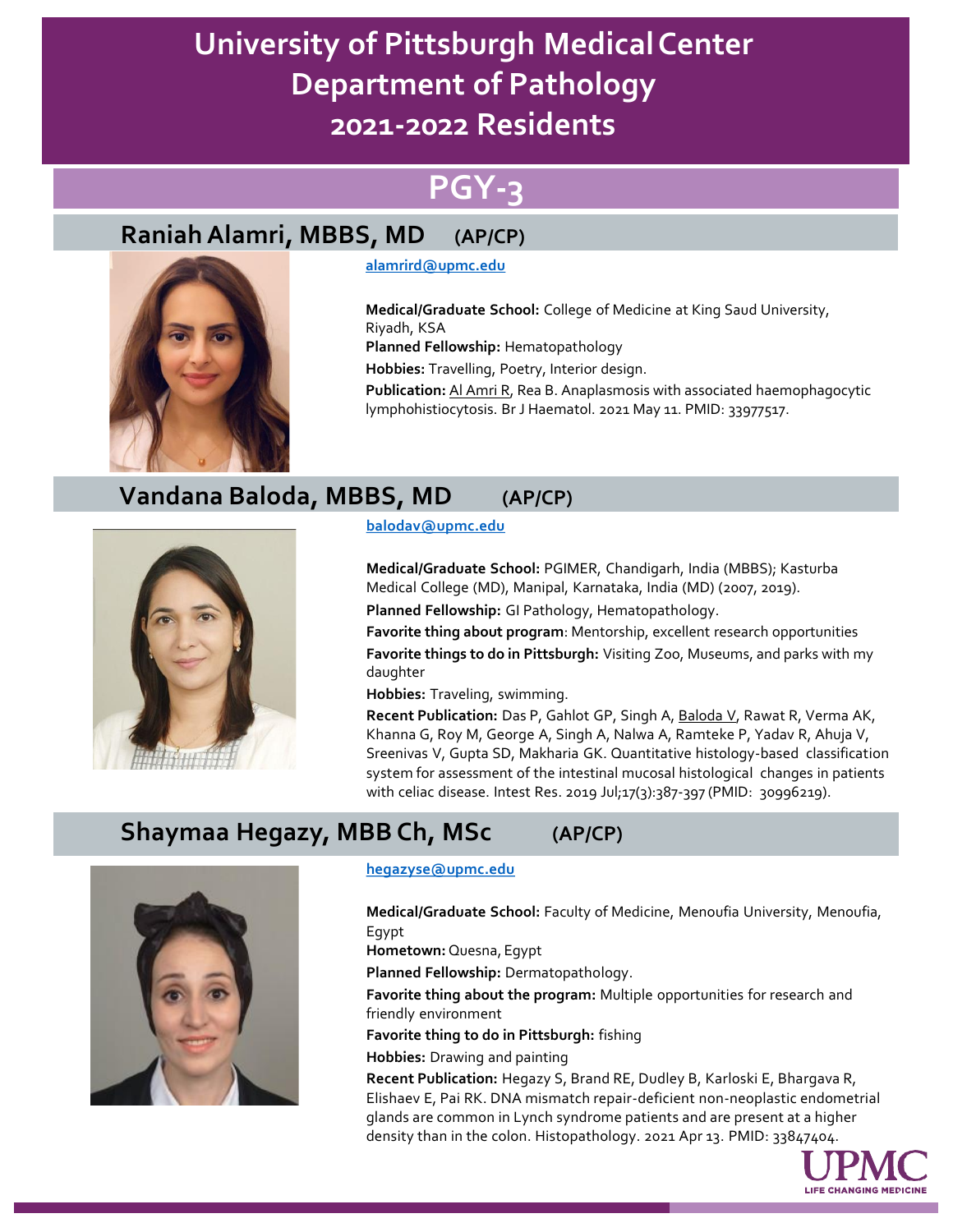## **Gaurav Kattel, MBBS, MD (AP/CP)**



#### **[kattelg@upmc.edu](mailto:kattelg@upmc.edu)**

**Medical/Graduate School:** B.P. Koirala Institute of Health Sciences, Dharan, Nepal **Hometown:** Kathmandu, Nepal **Planned fellowship(s):** Renal Pathology **Favorite thing about the program:** Good friends; wide exposure to subspecialties. **Favorite thing to do in Pittsburgh:** visiting parks in and around Pittsburgh with family **Hobbies:** Astronomy, world history, soccer **Recent Publication:** Wheeler SE, Shurin GV, Keetch C, Mitchell G, Kattel G, McBreen J, Shurin MR. Evaluation of SARS-CoV-2 prototype serologic test in hospitalized patients. Clin Biochem. 2020 Dec;86:8-14. PMID: 32858060.

# **Jeffrey Kleinberger, MD PhD (AP/CP)**



#### **[kleinbergerjw@upmc.edu](mailto:kleinbergerjw@upmc.edu)**

**Medical/Graduate School:** University of Maryland School of Medicine, Baltimore, MD **Hometown:** Bradford, PA **Planned Fellowship:** Molecular Genetic Pathology. **Favorite thing about the program**: The range of fellowships and exposure to all of the interesting cases that go along with the different fellowship specialties.

**Favorite thing to do in Pittsburgh**: Going to baseball games with my family.

**Hobbies:** Spending time with my wife and 2 young sons, Exercising/ Weightlifting, Watching sports

**Recent Publication:** Kleinberger JW, Copeland KC, Gandica RG, Haymond MW, Levitsky LL, Linder B, Shuldiner AR, Tollefsen S, White NH, Pollin TI. Monogenic diabetes in overweight and obese youth diagnosed with type 2 diabetes: the TODAY clinical trial. Genet Med. 2018 Jun;20(6):583-590. PMID: 29758564

## **Dimitrios Korentzelos, MD (AP/CP) PIRRT**



#### **[korentzelosd@upmc.edu](mailto:korentzelosd@upmc.edu)**

**Medical/Graduate School:** University of Patras, School of Medicine, Patras, Greece

**Hometown:** Patras, Greece

**Planned fellowship(s):** Genitourinary Pathology

**Favorite thing about the program:** collegial atmosphere

**Favorite thing to do in Pittsburgh:** tennis at Highland Park

**Hobbies:** tennis, cinema, history

**Recent publication:** Korentzelos D, Clark AM, Wells A. A Perspective on Therapeutic Pan-Resistance in Metastatic Cancer. Int J Mol Sci. 2020 Oct 3;21(19):7304. PMID: 33022920.

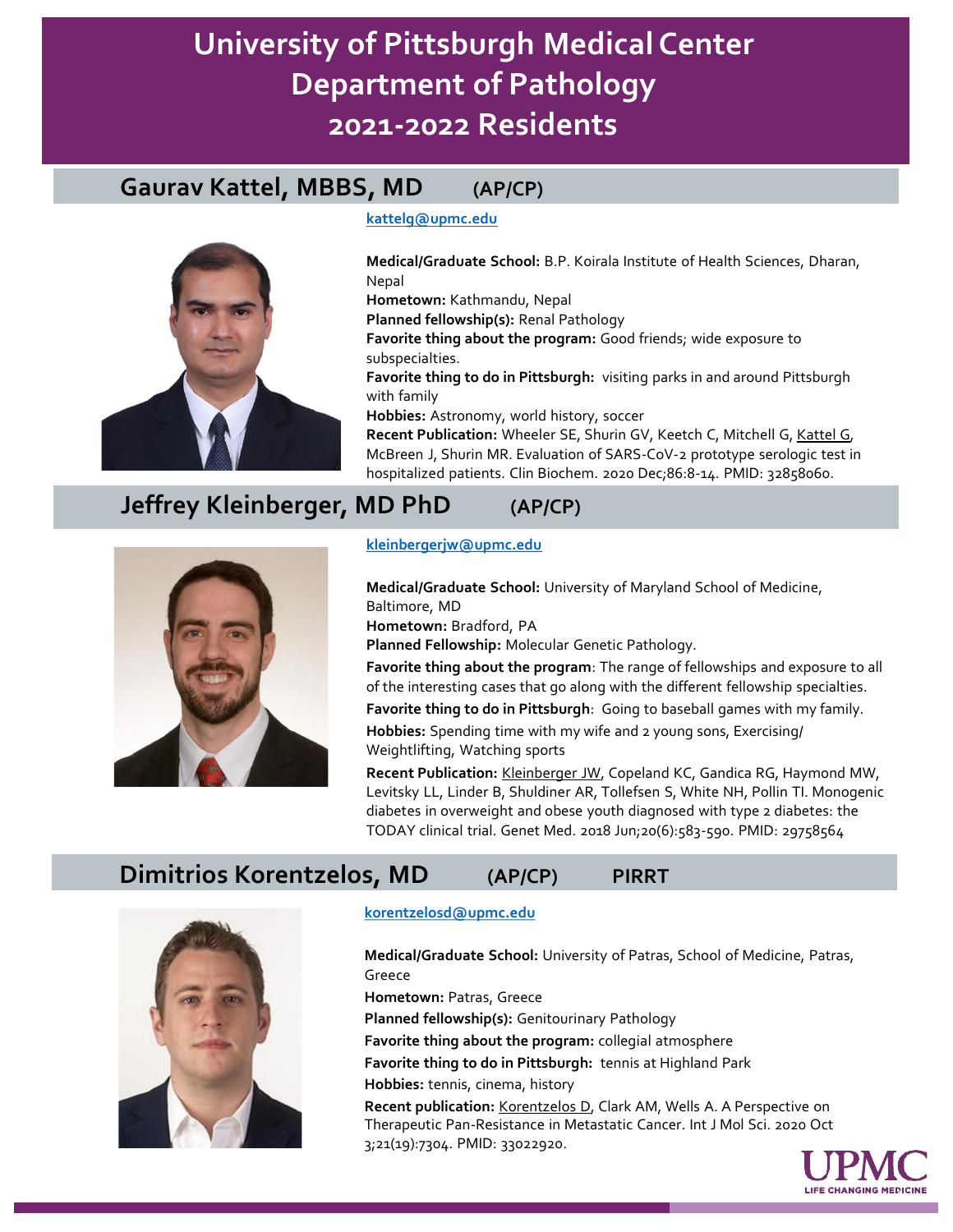## **Hae-Sun La, MD (AP/CP) Chief Resident**



### **[lah@upmc.edu](mailto:lah@upmc.edu)**

**Medical School:** St. George's University, Grenada, West Indies **Hometown**: Florida **Planned fellowship(s):** Forensic pathology **Favorite thing about the program:** The support and flexibility of the program **Favorite thing to do in Pittsburgh:** Hiking **Hobbies:** Jigsaw puzzles, video games, going to Costco

## **Aofei Li, MD (AP/CP)**



#### **[lia9@upmc.edu](mailto:lia9@upmc.edu)**

**Medical School:** Tsinghua University School of Medicine, Beijing, China **Hometown:** Beijing China **Planned fellowship(s):** Dermatopathology, Molecular Pathology **Favorite thing about the program:** Vast resources, Brilliant faculty, Awesome peers

**Favorite thing to do in Pittsburgh:** Travel along the Great Allegheny Passage **Hobbies:** Tennis, Classical music, Photography

**Recent publication**: Li A, Li J, Austin RM, Wang T, Ashman D, Zhang H, Matsko J, Zhao C. Aptima HPV messenger RNA testing and histopathologic follow-up in women with HSIL cytology: A study emphasizing additional review of HPVnegative cases. Cancer Cytopathol. 2021 Aug;129(8):622-631. PMID: 33764649.

## **Shikha Malhotra, MBBS, MD (AP/CP)**



### **[malhotras8@upmc.edu](mailto:malhotras8@upmc.edu)**

**Medical/Graduate School:** B.J. Medical College, Pune, India (MBBS); PGIMER, Chandigarh, India (MD) **Hometown:** Delhi, India **Planned fellowship(s):** Hematopathology, Molecular Pathology **Favorite thing about the program:** The people! **Favorite thing to do in Pittsburgh:** Evening walks in the many parks **Hobbies:** Reading, Origami, Singing, Spending time in nature **Recent Publication**: Dwivedi P, Kumar RR, Dhooria A, Adarsh MB, Malhotra S, Kakkar N, Naidu S, Sharma SK, Sharma A, Jain S, Dhir V. Corticosteroidassociated lupus pancreatitis: a case series and systematic review of the literature. Lupus. 2019 May;28(6):731-739. PMID: 31023131.

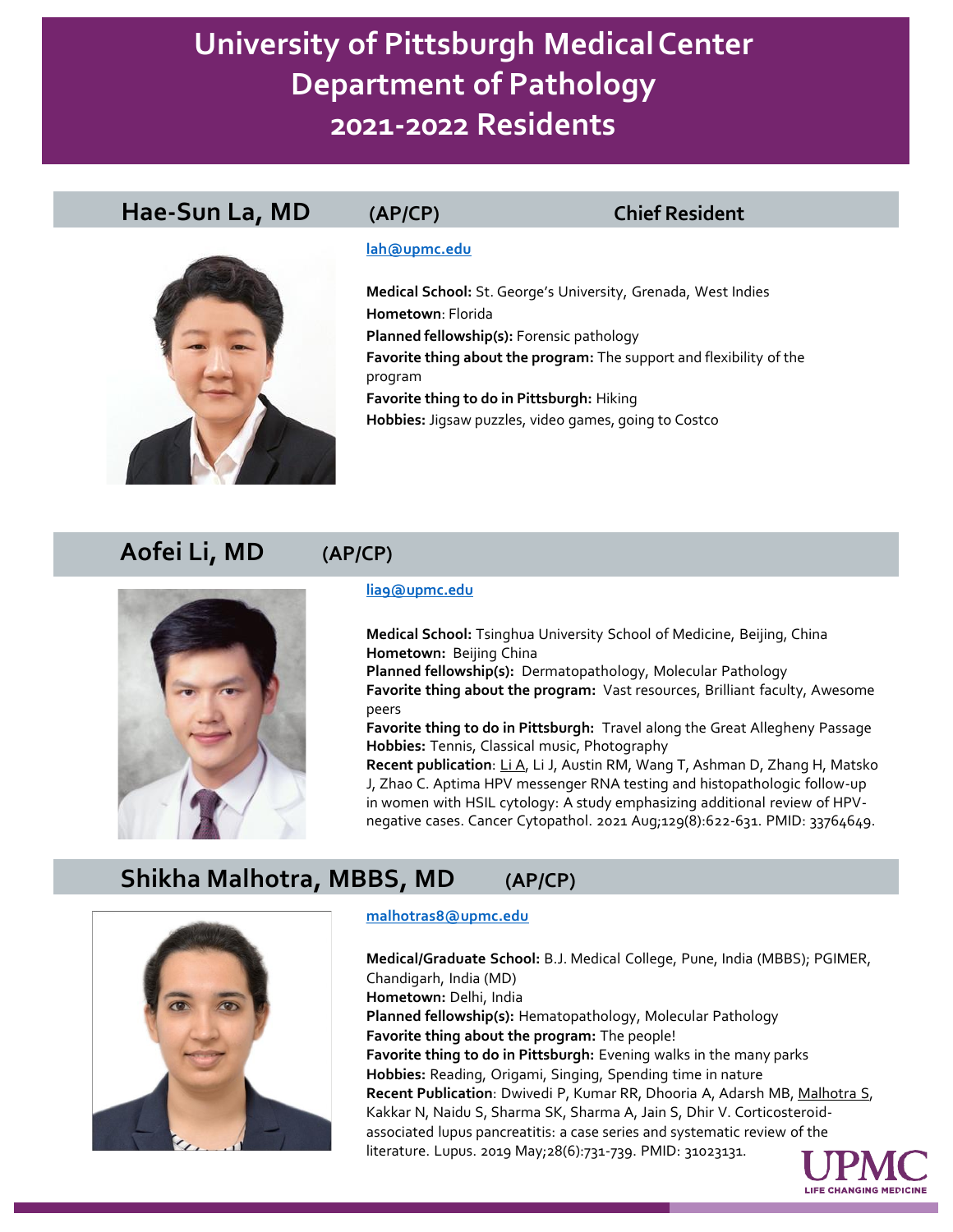# **PGY-2**

# **Robert Bubar, MD (AP/CP)**



### **[bubarrd@upmc.edu](mailto:bubarrd@upmc.edu)**

**Medical School:** University of South Florida, Tampa, FL (2020). **Hometown:** Fort Myers, FL

**Planned fellowship(s):** Blood Bank/Transfusion Medicine

**Favorite thing about the program:** The huge amount of support we get from our faculty and program office to help foster our personal and professional growth!

**Favorite thing to do in Pittsburgh:** Exploring all the dog-friendly restaurants, breweries, and parks with our black lab!

**Hobbies:** craft breweries, gardening, aquariums

# **Azfar Neyaz, MBBS, MD (AP/CP)**



#### **[neyaza@upmc.edu](mailto:neyaza@upmc.edu)**

**Medical School:** Jawaharlal Nehru Medical College, AMU, Aligarh India (MBBS, 2013). Sanjay Gandhi Postgraduate Institute of Medical Sciences, Lucknow, India (MD Pathology, 2016). **Hometown:** Azamgarh, India

**Planned fellowship(s):** Gastrointestinal pathology

**Favorite thing about the program**: Very supportive staff, and collegial work environment

**Favorite thing to do in Pittsburgh:** Visiting parks and exploring UPitt campus **Hobbies:** Gardening, cats, Traveling

**Recent publication:** Neyaz A, Odze RD, Rickelt S, Nieman LT, Bledsoe JR, Mahadevan KK, Arora K, Jeck WR, Taylor MS, Gala M, Patil DT, Yilmaz OH, Rivera MN, Ting DT, Deshpande V. LGR5 in Barrett's Esophagus and its Utility in Predicting Patients at Increased Risk of Advanced Neoplasia. Clin Transl Gastroenterol. 2020 Dec 22;12(1):e00272. PMID: 33464729

## **Simmi Patel, MD (AP/CP)**



### **[patelsj@upmc.edu](mailto:patelsj@upmc.edu)**

**Medical School:** St George's University School of Medicine, Grenada **Hometown:** Voorhees, NJ **Planned Fellowship:** Forensic pathology **Favorite thing about the program:** Definitely the residents. **Favorite thing to do in Pittsburgh:** Hiking, farm to table eating! **Hobbies**: Rugby, Liverpool Football Club, photojournalism, food travels, cooking

**Recent publication: Patel S, Asarian A, Xiao P. Clear cell papillary renal cell** carcinoma: a case report and literature review. J Surg Case Rep. 2019;2019(6):rjz177. Published 2019 Jun 18. (PMID: 31249659)

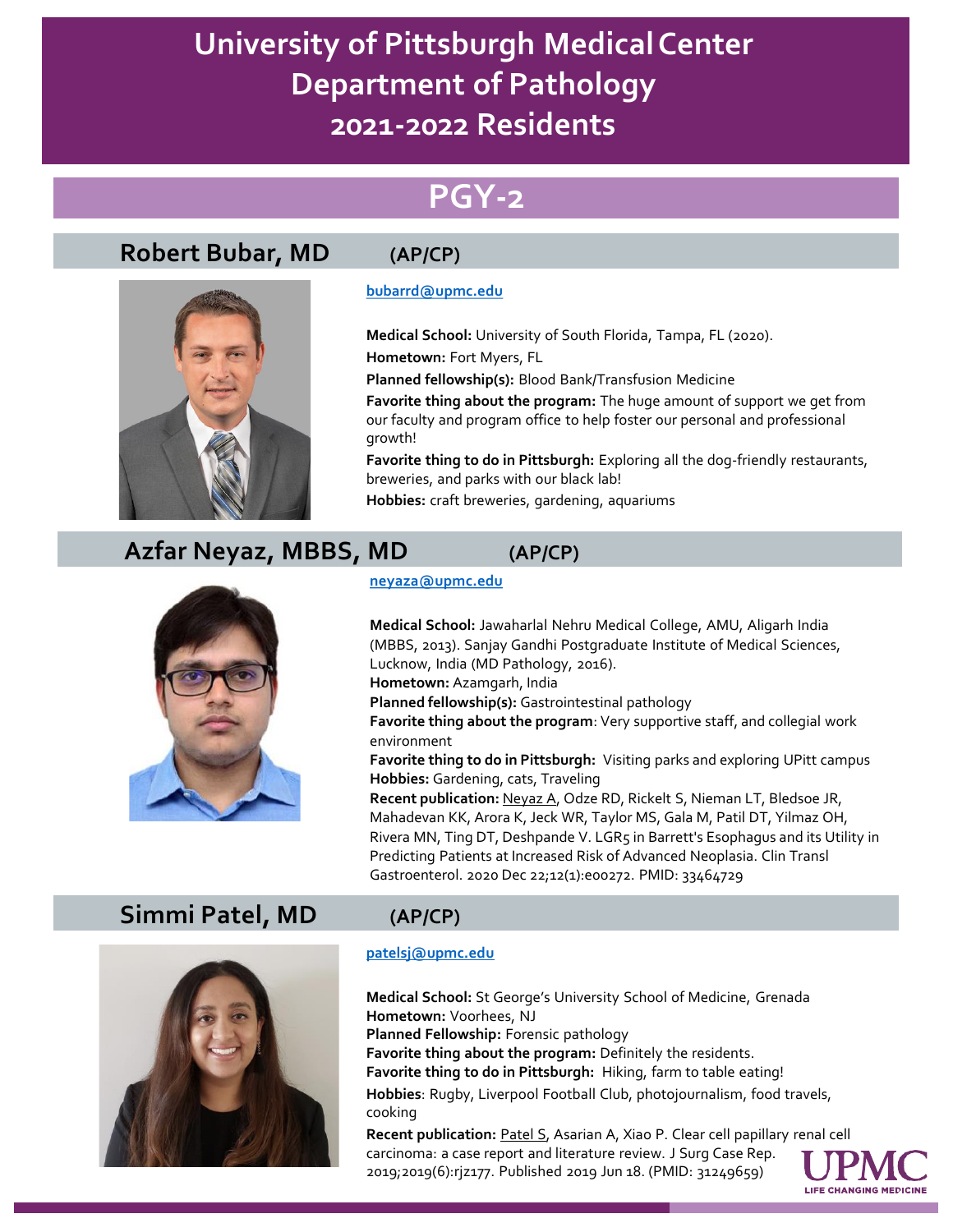# **Pranav Pramod Patwardhan, MBBS, MD (AP/CP)**



#### **[patwardhanpp@upmc.edu](mailto:patwardhanpp@upmc.edu)**

**Medical School:** Grant Government Medical College, Mumbai, India (MBBS), Seth G S Medical College , Mumbai, India (MD Pathology) **Favorite things about the program**: The CoE model. Good work study balance ensured in most of the rotations. Abundant available resources for learning. **Favorite things about Pittsburgh:** Point State Park, Mount Washington. **Hobbies/Interests:** classical musician

## **Gabe Sexton, MD (AP/CP)**



#### **[sextongd@upmc.edu](mailto:sextongd@upmc.edu)**

**Medical School:** University of South Dakota, Vermillion, SD **Hometown:** Brookings, SD **Planned fellowship(s):** Neuropathology **Favorite thing about the program:** Cooperative atmosphere; breadth and depth of training **Favorite thing to do in Pittsburgh:** Climbing at Ascend or Iron City Boulders **Hobbies:** Rock climbing, photography, bass guitar, video games

# **PGY-1**

# **Matthew T. Chambers, MD, PhD (AP/CP)**



### **[chambersm8@upmc.edu](mailto:chambersm8@upmc.edu)**

**Medical/Graduate School:** Icahn School of Medicine at Mount Sinai, NY, NY **Hometown:** Twin Falls, ID

**Planned fellowship(s):** Transfusion Medicine

**Favorite thing about the program:** our program has a strong culture of teamwork and mentoring to foster the development of junior trainees. **Favorite thing to do in Pittsburgh:** my neighborhood has community tennis courts, an ice rink, pool, bowling lanes—there is always something to do! **Hobbies:** My primary interest is raising my five-year old, and recently we have been really into structural engineering, terraforming, and farming (so… Minecraft).

**Recent publication:** Chambers MT, Schwarz MC, Sourisseau M, Gray ES, Evans MJ. Probing Zika Virus Neutralization Determinants with Glycoprotein Mutants Bearing Linear Epitope Insertions. J Virol. 2018 Aug 29;92(18):e00505-18. PMID: 29976678.

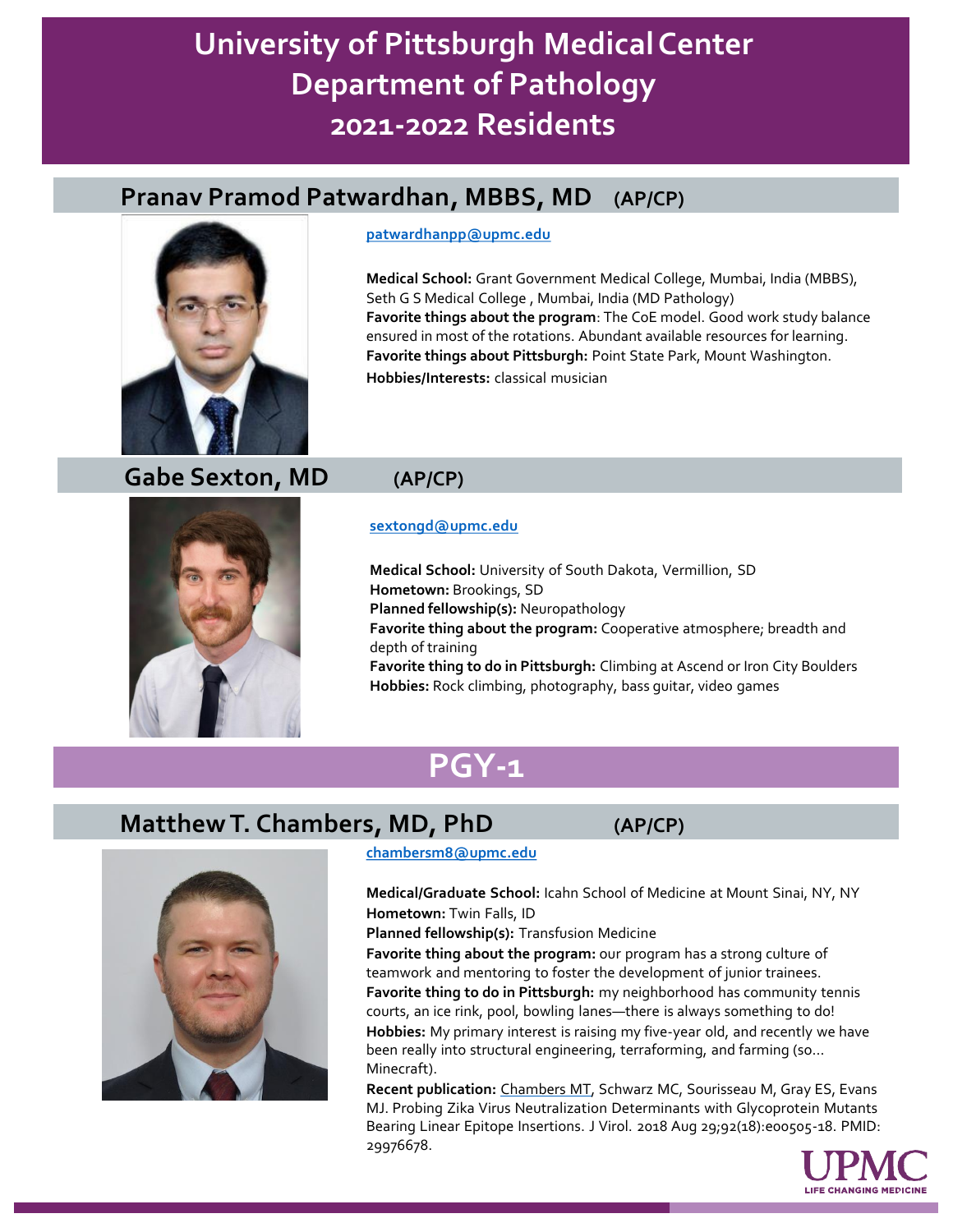### **Jake Jerome, MD (AP/CP)**



**[jeromeja2@upmc.edu](mailto:jeromeja2@upmc.edu)**

**Medical/Graduate School:** University of Pittsburgh School of Medicine **Hometown:** Cranberry Township, PA

**Planned fellowship(s):** Breast/GYN, GI, cytopath (undecided and open-minded) **Favorite thing about the program:** The amazing, helpful residents and incredible PA support

**Favorite thing to do in Pittsburgh:** Walking in Frick Park **Hobbies:** Playing music, leisure reading, and video games

**Recent publication:** Jerome JA, Wenzel SE, Trejo Bittar HE. Digital Imaging Analysis Reveals Reduced Alveolar α-Smooth Muscle Actin Expression in Severe Asthma. Appl Immunohistochem Mol Morphol. 2021 Mar 12. PMID: 33710120.

## **Mason Marshall, DO (AP/CP)**

**marshallm5@upmc.edu**

**Medical/Graduate School:** Burrell College of Osteopathic Medicine **Hometown:** Stanhope, Iowa

**Planned fellowship(s):** I am still deciding between Heme and GI.

**Favorite things about the program:** The variety of rotation sites as well as the welcoming nature of the program to new trainees.

**Favorite things to do in Pittsburgh:** I like to spend time in Frick Park and try out new restaurants in Pittsburgh's awesome food scene.

**Hobbies:** Exploring national parks, skiing, disc golf, watching sports, and Nintendo games.

**Recent publication:** Marshall M, Rios I**.** Green neutrophilic inclusions and a novel association with gangrenous ischemic colitis. J Case Rep Images Pathol. 2020;6.

## **Rayan Rammal, MD (AP)**



### **[rammalr@upmc.edu](mailto:rammalr@upmc.edu)**

**Medical/Graduate School**: American University of Beirut **Hometown:** Beirut, Lebanon

**Planned fellowship(s):** Genitourinary, breast pathology

**Favorite thing about the program:** great variety of cases & excellent work-life balance

**Favorite thing to do in Pittsburgh:** walking along Grandview Ave in Mt Washington and enjoying the view of the city from there

**Hobbies:** swimming, painting, yoga, tennis table, biking, traveling **Recent publication:** Abou-Daya KI, Tieu R, Zhao D, Rammal R, Sacirbegovic F, Williams AL, Shlomchik WD, Oberbarnscheidt MH, Lakkis FG. Resident memory T cells form during persistent antigen exposure leading to allograft rejection. Sci Immunol. 2021 Mar 19;6(57):eabc8122. PMID: 33741656.